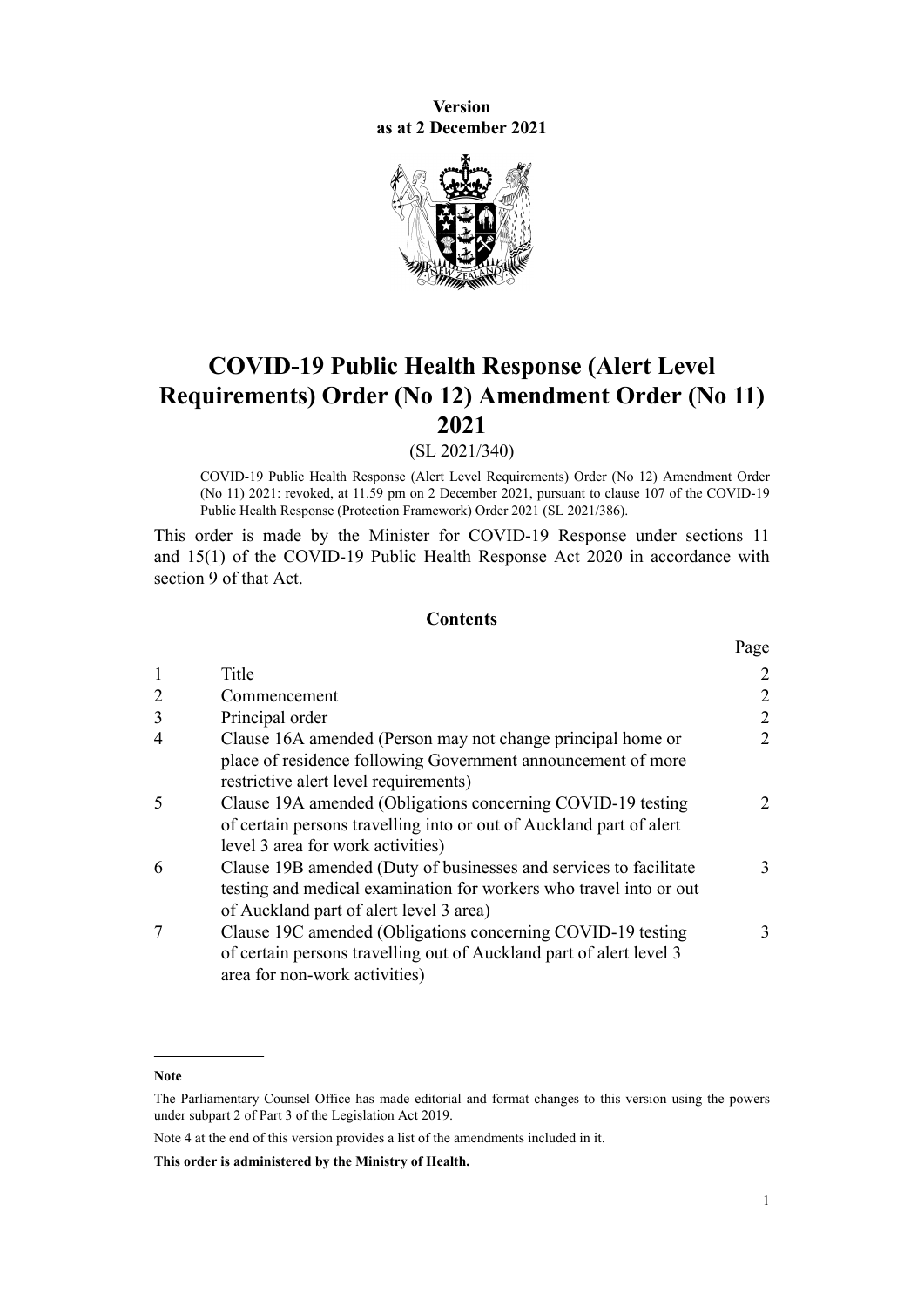<span id="page-1-0"></span>

| <b>COVID-19 Public Health Response (Alert Level)</b> |                                                                                                           |                 |  |  |  |
|------------------------------------------------------|-----------------------------------------------------------------------------------------------------------|-----------------|--|--|--|
|                                                      | Requirements) Order (No 12) Amendment Order                                                               | Version as at   |  |  |  |
| cl <sub>1</sub>                                      | (No 11) $2021$                                                                                            | 2 December 2021 |  |  |  |
| 8                                                    | Clause 21 amended (Permissions for essential personal movement<br>within each part of alert level 3 area) | 3               |  |  |  |
| 9                                                    | Clause 23 amended (Additional face covering requirements for<br>individuals in alert level 3 area)        | 3               |  |  |  |
| 10                                                   | Cross-heading above clause 31 amended                                                                     | 3               |  |  |  |
| 11                                                   | Clause 31 amended (Prohibition on gatherings in outdoor places in<br>alert level 3 area)                  | 3               |  |  |  |
| 12                                                   | Clause 39 amended (Additional face covering requirements for<br>individuals in alert level 2 area)        | 4               |  |  |  |
| 13                                                   | Schedule 2 amended                                                                                        | 4               |  |  |  |
| 14                                                   | Schedule 5 amended                                                                                        | 4               |  |  |  |
|                                                      | <b>Schedule</b>                                                                                           | 5               |  |  |  |
|                                                      | New item inserted into Schedule 2                                                                         |                 |  |  |  |

## **Order**

#### **1 Title**

This order is the COVID-19 Public Health Response (Alert Level Require‐ ments) Order (No 12) Amendment Order (No 11) 2021.

#### **2 Commencement**

This order comes into force at 11.59 pm on 28 October 2021.

### **3 Principal order**

This order amends the [COVID-19 Public Health Response \(Alert Level](http://legislation.govt.nz/pdflink.aspx?id=LMS549702) [Requirements\) Order \(No 12\) 2021](http://legislation.govt.nz/pdflink.aspx?id=LMS549702).

## **4 Clause 16A amended (Person may not change principal home or place of residence following Government announcement of more restrictive alert level requirements)**

After [clause 16A\(3\)\(c\),](http://legislation.govt.nz/pdflink.aspx?id=LMS572931) insert:

(d) returning to a school hostel and intending to stay at that school hostel until the end of the 2021 school year.

## **5 Clause 19A amended (Obligations concerning COVID-19 testing of certain persons travelling into or out of Auckland part of alert level 3 area for work activities)**

In [clause 19A\(2\)\(b\),](http://legislation.govt.nz/pdflink.aspx?id=LMS549849) replace "the alert level 3 area" with "the Auckland part of the alert level 3 area".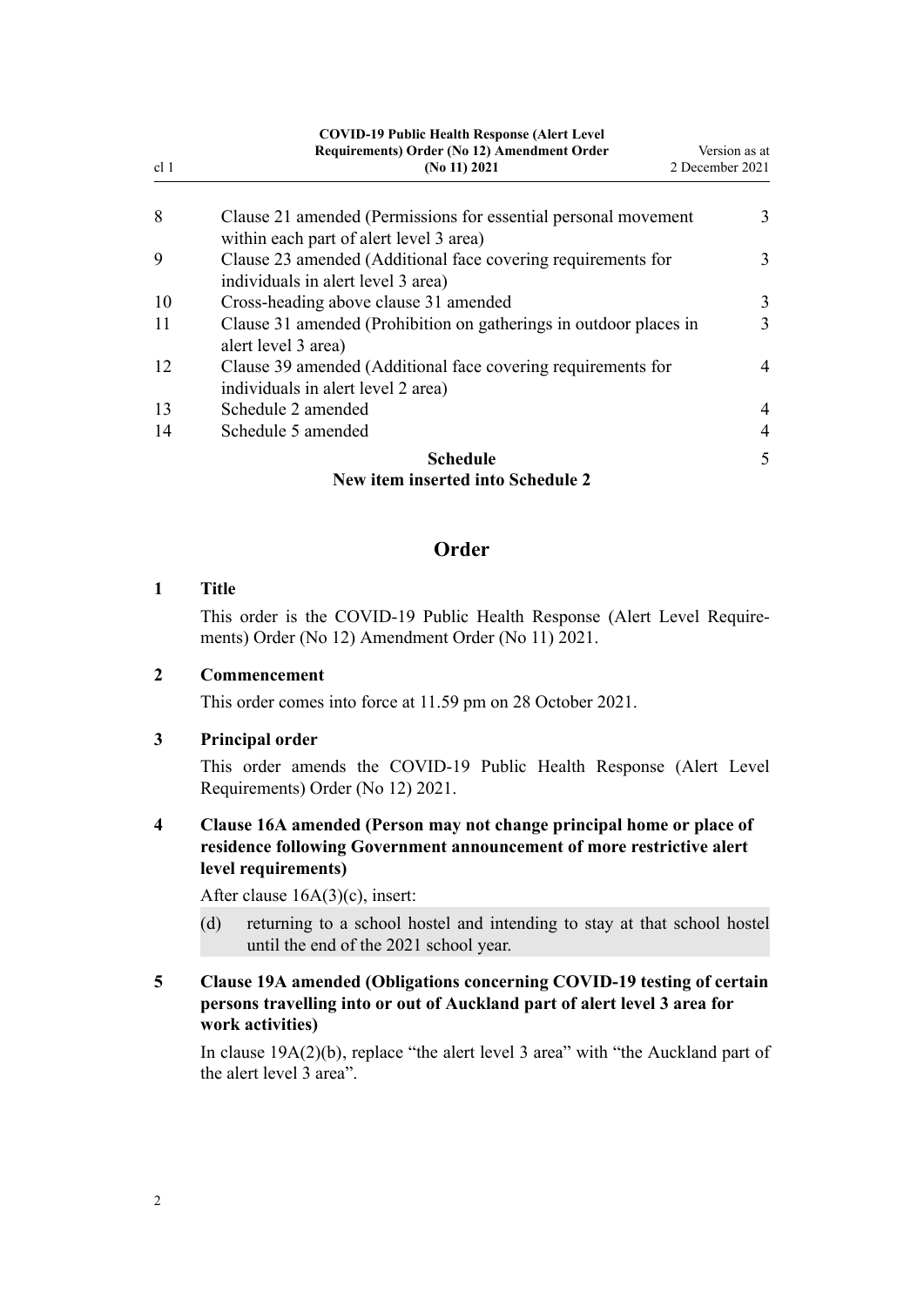## **6 Clause 19B amended (Duty of businesses and services to facilitate testing and medical examination for workers who travel into or out of Auckland part of alert level 3 area)**

In [clause 19B\(3\)](http://legislation.govt.nz/pdflink.aspx?id=LMS549851), replace "the alert level 3 area" with "the Auckland part of the alert level 3 area".

## **7 Clause 19C amended (Obligations concerning COVID-19 testing of certain persons travelling out of Auckland part of alert level 3 area for non-work activities)**

In [clause 19C\(3\)\(c\),](http://legislation.govt.nz/pdflink.aspx?id=LMS557547) replace "the alert level 3 area" with "the Auckland part of the alert level 3 area".

### **8 Clause 21 amended (Permissions for essential personal movement within each part of alert level 3 area)**

- (1) In [clause 21\(6\)\(b\),](http://legislation.govt.nz/pdflink.aspx?id=LMS549858) replace "gathering in outdoor places" with "gatherings".
- (2) In [clause 21\(7\)\(b\),](http://legislation.govt.nz/pdflink.aspx?id=LMS549858) replace "gathering in outdoor places" with "gatherings".
- (3) Revoke [clause 21\(16\)](http://legislation.govt.nz/pdflink.aspx?id=LMS549858).

<span id="page-2-0"></span>Version as at 2 December 2021

(4) After [clause 21\(17\),](http://legislation.govt.nz/pdflink.aspx?id=LMS549858) insert:

*Collecting others*

(17A) to collect a person referred to in paragraph (14), (15), or (17) for the purpose of accompanying them to their home or place of residence (or intended principal home or place of residence) in New Zealand:

## **9 Clause 23 amended (Additional face covering requirements for individuals in alert level 3 area)**

After [clause 23\(1\)\(p\)](http://legislation.govt.nz/pdflink.aspx?id=LMS549863), insert:

(q) car parking buildings.

## **10 Cross-heading above clause 31 amended**

In the cross-heading above [clause 31,](http://legislation.govt.nz/pdflink.aspx?id=LMS549884) delete "*in outdoor places*".

## **11 Clause 31 amended (Prohibition on gatherings in outdoor places in alert level 3 area)**

- (1) In the heading to [clause 31,](http://legislation.govt.nz/pdflink.aspx?id=LMS549884) delete "**in outdoor places**".
- (2) In [clause 31\(1\)](http://legislation.govt.nz/pdflink.aspx?id=LMS549884), delete "in any outdoor place".
- (3) In [clause 31\(2\)](http://legislation.govt.nz/pdflink.aspx?id=LMS549884), delete "in any outdoor place".
- (4) After [clause 31\(2\),](http://legislation.govt.nz/pdflink.aspx?id=LMS549884) insert:
- (2A) A person in control of premises must ensure that a gathering does not take place at the premises.
- (5) Replace [clause 31\(3\)\(b\)](http://legislation.govt.nz/pdflink.aspx?id=LMS549884) with: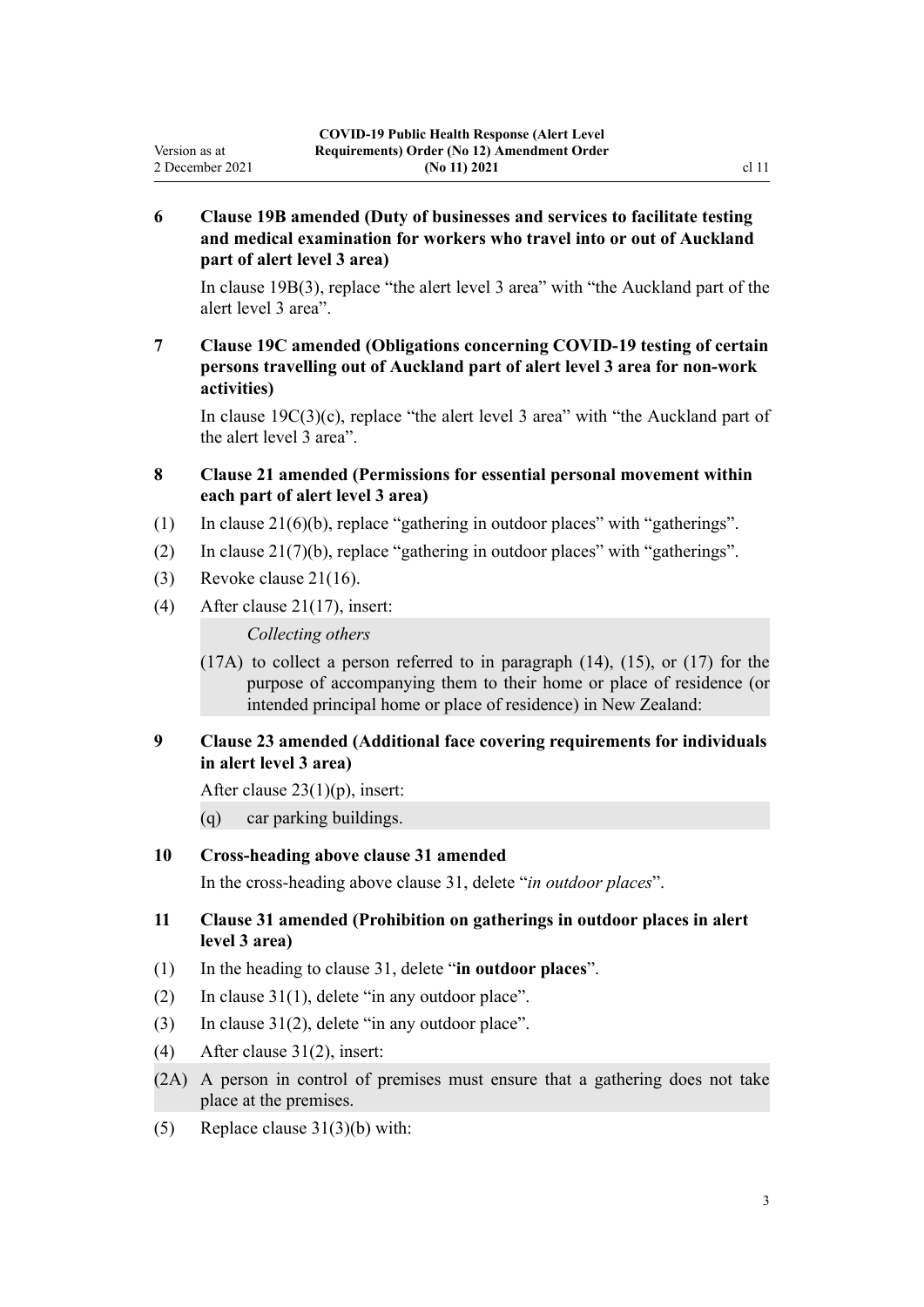- <span id="page-3-0"></span>(b) an activity undertaken at a business or service that is operating in com‐ pliance with the alert level 3 requirements; or
- (6) Revoke [clause 31\(4\).](http://legislation.govt.nz/pdflink.aspx?id=LMS549884)

## **12 Clause 39 amended (Additional face covering requirements for individuals in alert level 2 area)**

Replace [clause 39\(9\)](http://legislation.govt.nz/pdflink.aspx?id=LMS549901) with:

(9) A worker must, so far as is reasonably practicable, wear a face covering when working with customers or clients on the premises of, or in the course of carrying out the activities of, a close-proximity business or service (other than pro‐ fessional or semi-professional sport) in the alert level 2 area.

## **13 Schedule 2 amended**

In [Schedule 2](http://legislation.govt.nz/pdflink.aspx?id=LMS549935), after item 17, insert the item 17A set out in the [Schedule](#page-4-0) of this order.

#### **14 Schedule 5 amended**

- (1) In [Schedule 5](http://legislation.govt.nz/pdflink.aspx?id=LMS549944), item 13, replace "item 11 or 12" with "item 9, 11, or 12".
- (2) In [Schedule 5](http://legislation.govt.nz/pdflink.aspx?id=LMS549944), item 18A, delete "in an alert level 2 area".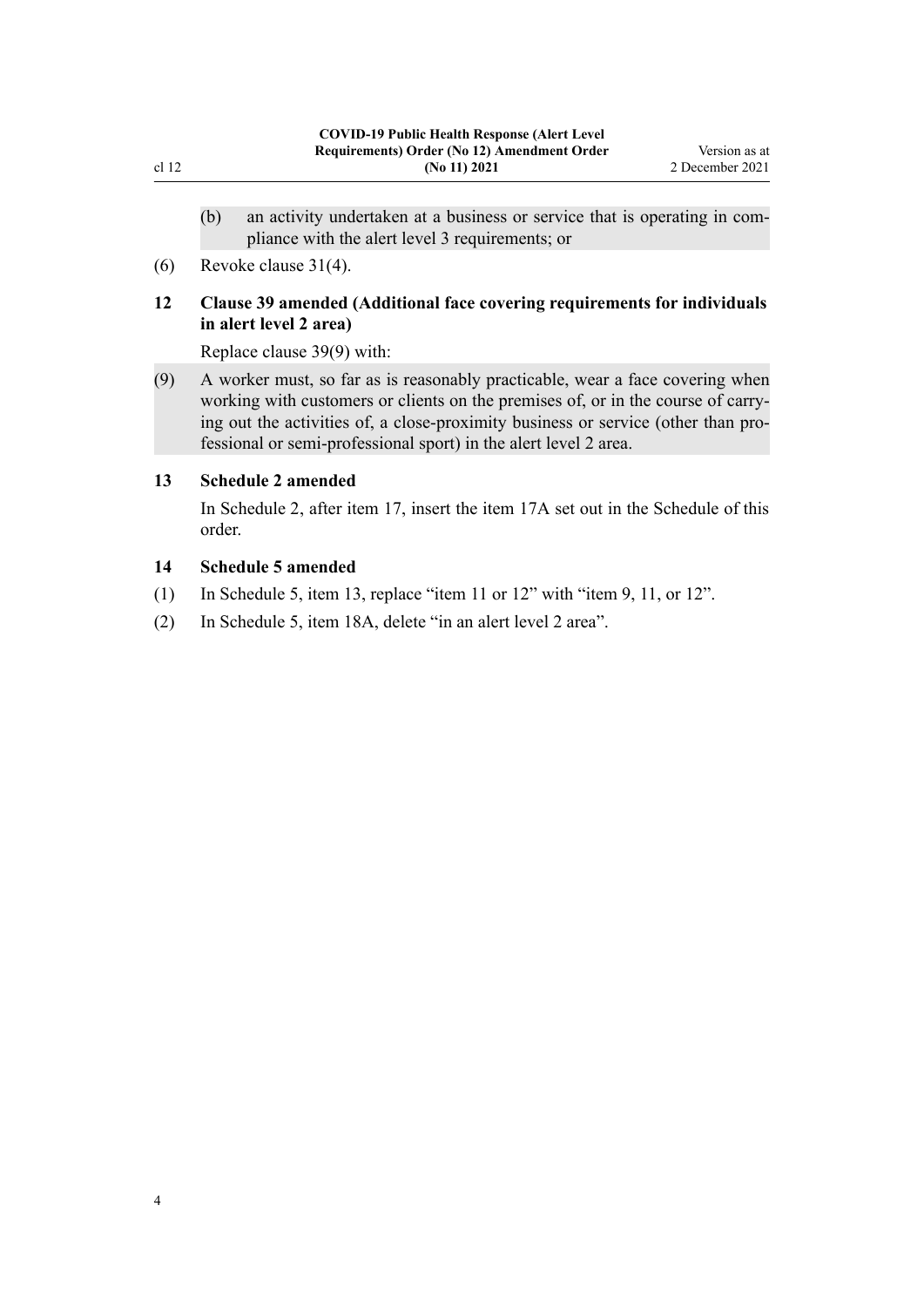<span id="page-4-0"></span>

| <b>COVID-19 Public Health Response (Alert Level</b><br>Version as at |                                                                                                                                                       |                                                             |          |  |  |
|----------------------------------------------------------------------|-------------------------------------------------------------------------------------------------------------------------------------------------------|-------------------------------------------------------------|----------|--|--|
| 2 December 2021                                                      |                                                                                                                                                       | Requirements) Order (No 12) Amendment Order<br>(No 11) 2021 | Schedule |  |  |
|                                                                      |                                                                                                                                                       |                                                             |          |  |  |
| c113                                                                 | Must have systems and processes in place to<br>prevent food or drink from being served for<br>consumption on premises<br><b>Additional conditions</b> |                                                             |          |  |  |
|                                                                      | record rule<br>(clause 28)<br>Contact<br>applies                                                                                                      |                                                             |          |  |  |
| New item inserted into Schedule 2<br>Schedule                        | distancing rule<br>applies to all<br>1 m (rather<br>(clause 22)<br>than $2 \text{ m}$ )<br>physical<br>persons                                        |                                                             |          |  |  |
|                                                                      | Customers<br>and clients<br>workplace<br>(clause 30)<br>allowed in<br>$\checkmark$                                                                    |                                                             |          |  |  |
|                                                                      | Car parking buildings                                                                                                                                 |                                                             |          |  |  |
|                                                                      | 17A                                                                                                                                                   |                                                             |          |  |  |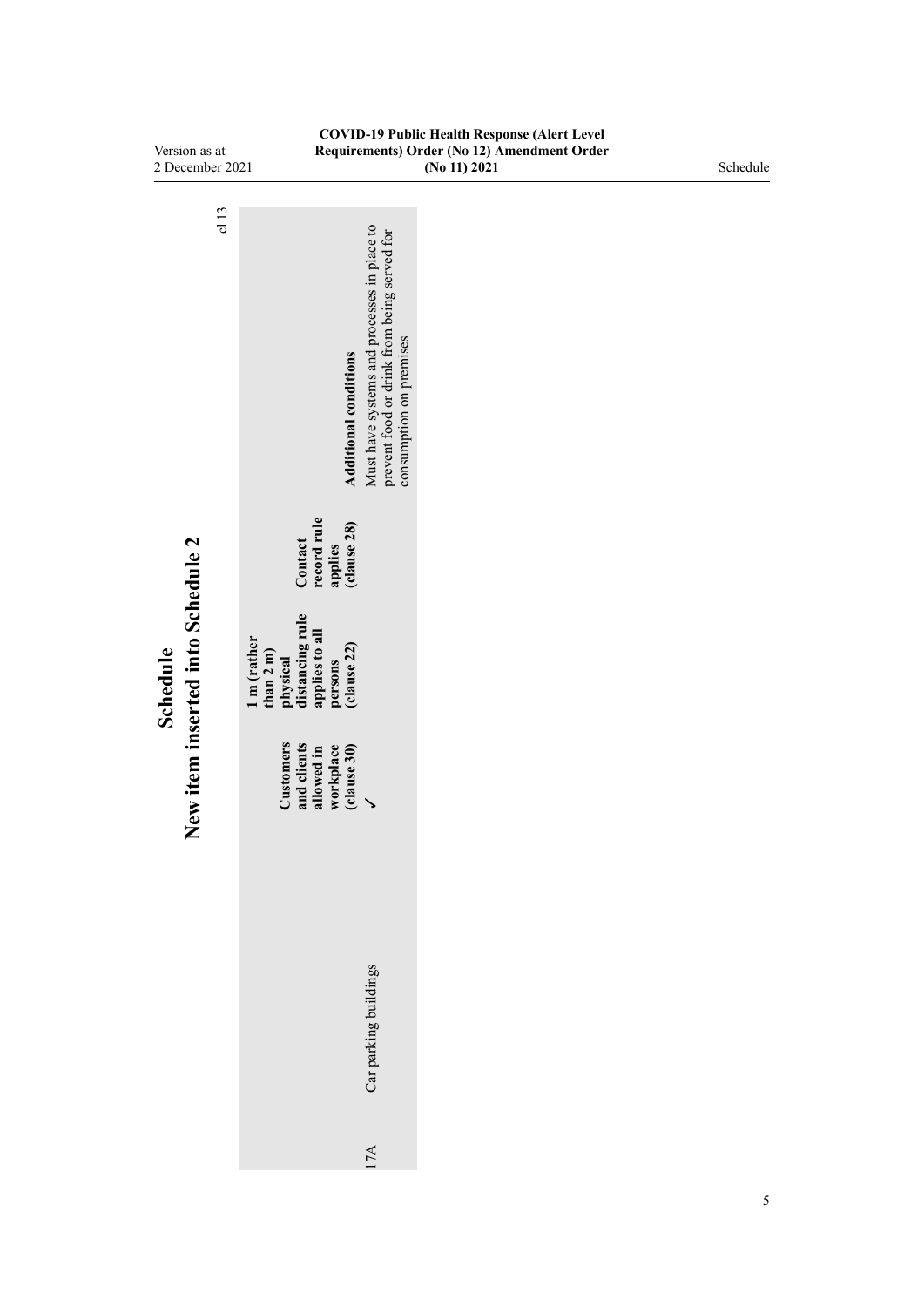Dated at Wellington this 28th day of October 2021.

Hon Chris Hipkins, Minister for COVID-19 Response.

# **Explanatory note**

*This note is not part of the order, but is intended to indicate its general effect.*

This order, which comes into force at 11.59 pm on 28 October 2021, amends the [COVID-19 Public Health Response \(Alert Level Requirements\) Order \(No 12\) 2021](http://legislation.govt.nz/pdflink.aspx?id=LMS549702) (the **principal order**).

*[Clause 4](#page-1-0)* amends [clause 16A](http://legislation.govt.nz/pdflink.aspx?id=LMS572931) of the principal order. Clause 16A restricts when a per‐ son may travel from a principal home or place of residence in one location (**location A**) to another home or place of residence in a different location (**location B**) after a Government announcement of more restrictive alert level requirements in location A. The amendment extends the reasons for which such travel is permitted to include returning to a school hostel and intending to stay at that hostel until the end of the 2021 school year.

*[Clauses 5 to 7](#page-1-0)* amend [clauses 19A to 19C](http://legislation.govt.nz/pdflink.aspx?id=LMS549849) of the principal order to clarify that the exceptions in those clauses are in relation to the Auckland part of the alert level 3 area.

*[Clause 8](#page-2-0)* amends [clause 21](http://legislation.govt.nz/pdflink.aspx?id=LMS549858) of the principal order to permit a person to leave their home or place of residence in the alert level 3 area to collect a person leaving a hospital, another residential health service, or residential care. *[Clause 8](#page-2-0)* also makes consequential amendments following changes to [clause 31](http://legislation.govt.nz/pdflink.aspx?id=LMS549884) of the principal order.

*[Clause 9](#page-2-0)* amends [clause 23\(1\)](http://legislation.govt.nz/pdflink.aspx?id=LMS549863) of the principal order to require face coverings to be worn when on any part of the premises of a car parking building that is open to the public in the alert level 3 area.

*[Clauses 10](#page-2-0) and [11](#page-2-0)* amend [clause 31](http://legislation.govt.nz/pdflink.aspx?id=LMS549884) of the principal order and the cross-heading above it. Clause 31 currently prohibits people from attending or organising gatherings in outdoor places in the alert level 3 area. The clause is amended so that the prohibition extends to indoor gatherings, subject to specified exceptions. *Clause 11(4)* adds a new requirement for a person in control of premises to ensure that a gathering does not take place at the premises. *Clause 11(6)* removes the infringement offence if a person organises a gathering in the alert level 3 area.

*[Clause 12](#page-3-0)* amends [clause 39](http://legislation.govt.nz/pdflink.aspx?id=LMS549901) of the principal order to modify the requirement for the wearing of face coverings by workers of close-proximity businesses or services in the alert level 2 area.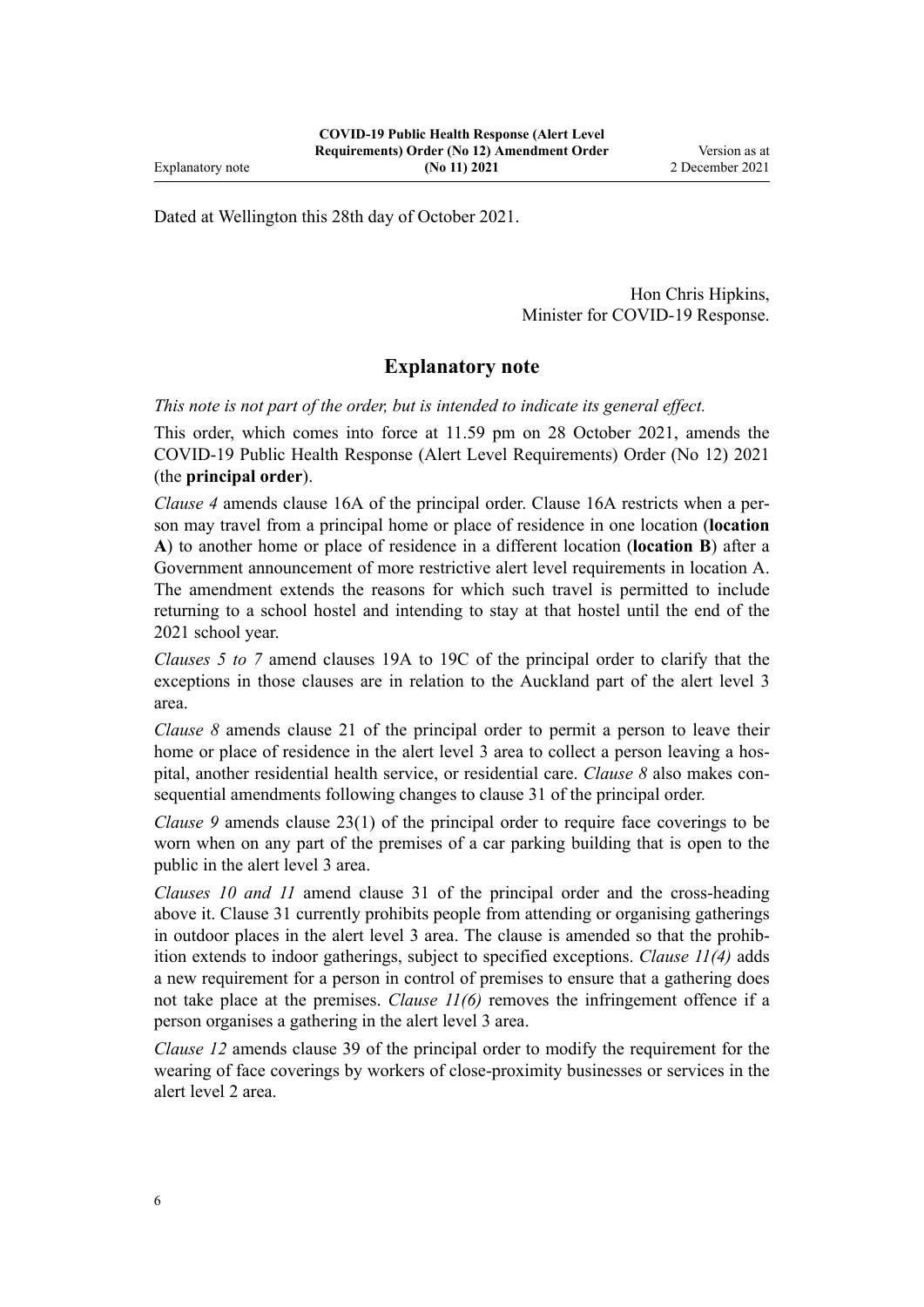|                 | <b>COVID-19 Public Health Response (Alert Level)</b> |                  |
|-----------------|------------------------------------------------------|------------------|
| Version as at   | Requirements) Order (No 12) Amendment Order          |                  |
| 2 December 2021 | (No 11) 2021                                         | Explanatory note |

*[Clause 13](#page-3-0)* amends [Schedule 2](http://legislation.govt.nz/pdflink.aspx?id=LMS549935) of the principal order to include car parking buildings in the list of businesses and services that are allowed to have customers and clients in the workplace in the alert level 3 area.

*[Clause 14\(1\)](#page-3-0)* amends item 13 of [Schedule 5](http://legislation.govt.nz/pdflink.aspx?id=LMS549944) of the principal order to enable a person to go into, out of, or through alert level areas (or between parts of the alert level 3 area) to collect a person leaving a hospital, another residential health service, or residential care.

*[Clause 14\(2\)](#page-3-0)* amends item 18A of [Schedule 5](http://legislation.govt.nz/pdflink.aspx?id=LMS549944) of the principal order. This is a consequential amendment following the recent changes in clause 18(2B) of the principal order.

### *Approval by resolution required*

This order must be approved by resolution of the House of Representatives before the expiry of the period described in [section 16\(2\)](http://legislation.govt.nz/pdflink.aspx?id=LMS344186) of the COVID-19 Public Health Response Act 2020. If this does not happen, the order is revoked on the expiry of that period.

Issued under the authority of the [Legislation Act 2019](http://legislation.govt.nz/pdflink.aspx?id=DLM7298104). Date of notification in *Gazette*: 28 October 2021.